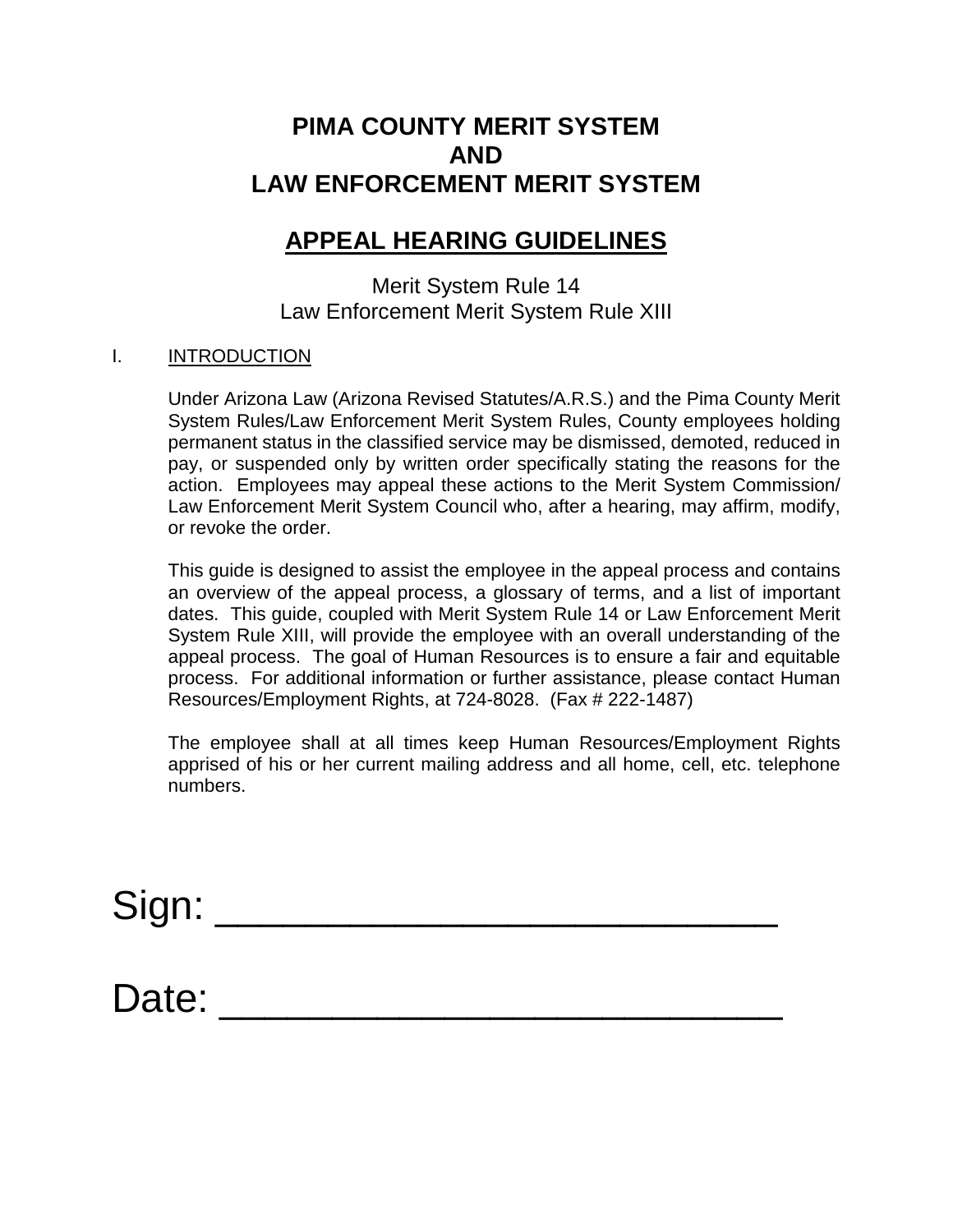# **PIMA COUNTY MERIT SYSTEM AND LAW ENFORCEMENT MERIT SYSTEM**

# **APPEAL HEARING GUIDELINES**

Merit System Rule 14

# Law Enforcement Merit System Rule XIII

# **I. INTRODUCTION**

Under Arizona Law (Arizona Revised Statutes/A.R.S.) and the Pima County Merit System Rules/ Law Enforcement Merit System Rules, County employees holding permanent status in the classified service may be dismissed, demoted, reduced in pay, or suspended only by written order specifically stating the reasons for the action. Employees may appeal these actions to the Merit System Commission/Law Enforcement Merit System Council who, after a hearing, may affirm, modify, or revoke the order.

This guide is designed to assist the employee in the appeal process and contains an overview of the Appeal Process, a Glossary of Terms, and a List of Important Dates. This guide, coupled with Merit System Rule 14 or Law Enforcement Merit System Rule XIII, will provide the employee with an overall understanding of the appeal process. The goal of Human Resources is to ensure a fair and equitable process. For additional information or further assistance, please contact Human Resources/Employment Rights, at 520-724- 8028. (fax 520-724-8253)

The employee shall at all times keep Human Resources/Employment Rights apprised of his or her current mailing address and all home, cell, etc. telephone numbers.

# **II. PROCESS OVERVIEW**

- A. Under the Merit System Rules (MSR) permanent employees may appeal only the following actions: dismissal, demotion, reduction in pay, suspension or termination as set forth in MSR 11.5 B. – E. Under the Law Enforcement Merit System Rules (LEMSR) permanent employees may appeal only the following actions: dismissal, demotion, suspension or termination as set forth in LEMSR XI-10 A. – D. Matters which may be appealed are identified in Merit System Rule 14.1 and Law Enforcement Merit System Rule XIII-4 A.1. Matters not specifically stated in these Rules cannot be appealed.
- B. Hearings before the Commission/Council are informal and technical Rules of Evidence and Court Procedure do not apply. The Commission/Council may exclude irrelevant, immaterial, incompetent, or unduly repetitious evidence or evidence protected by the Rules of Privilege recognized by law. The purpose of an appeal hearing is to allow the Commission/Council to take the testimony of witnesses and documentary evidence presented by each party and make a decision in a manner which is fair and impartial to all concerned.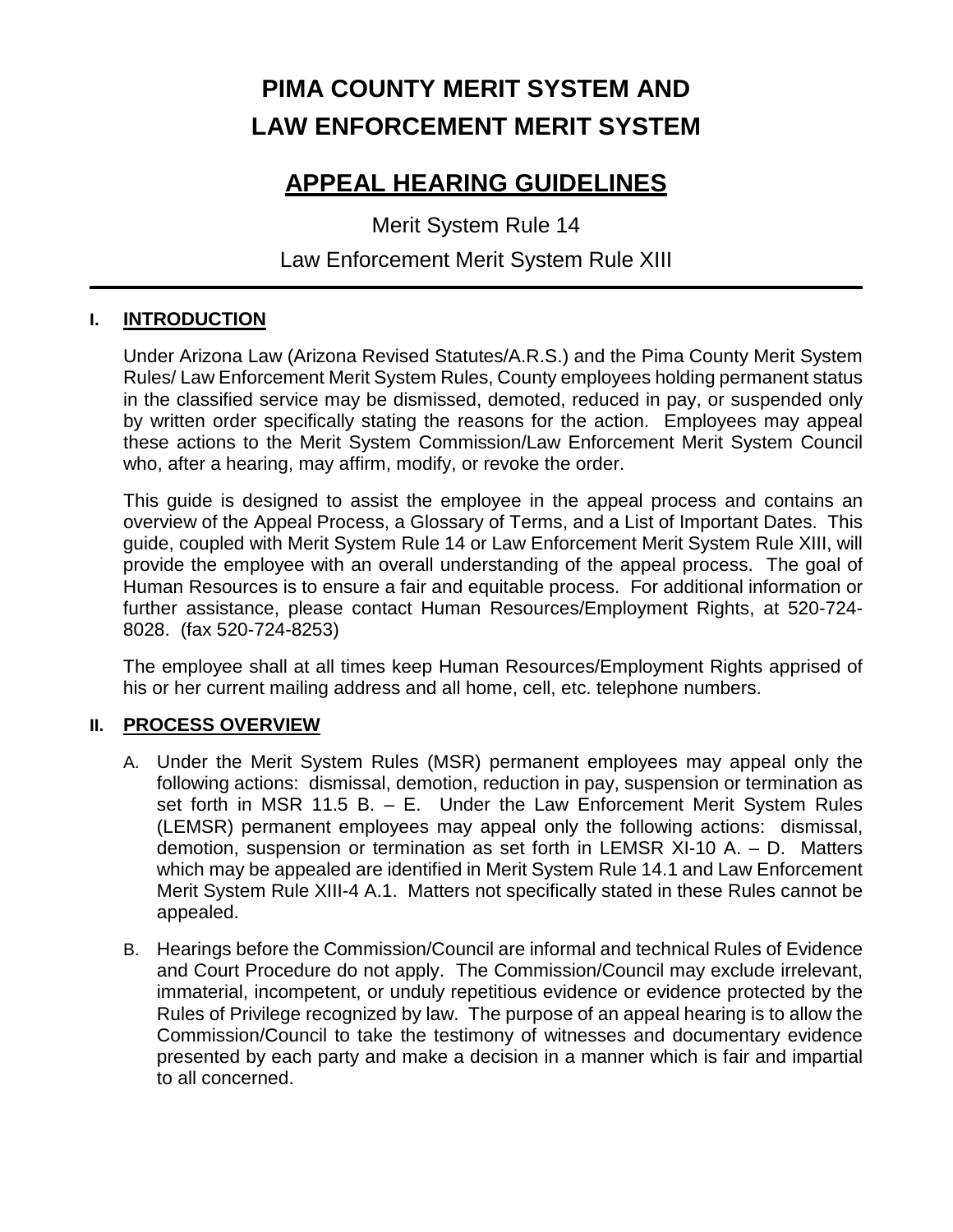- C. The Commission/Council is authorized by the Merit System Rules/Law Enforcement Merit System Rules to hear evidence presented by all parties to the appeal, provide for the issuance of subpoenas for the attendance of witnesses, order the production of documentary evidence, administer oaths, and cause depositions to be taken. Legal counsel is assigned to the Commission/Council to provide advice on these matters.
- D. At the conclusion of testimony in an appeal heard by a Hearing Officer, the Officer will write a report for distribution by Human Resources/Employment Rights to all parties and the Commission/Council. The parties may submit a written response (not posthearing evidence) five (5) business days prior to the Commission/Council meeting at which it will be heard. At meeting, the Commission/Council may adopt, reject, or modify the recommendations or require or permit further evidentiary proceedings.

When an appeal is heard by a quorum of the Commission/Council, a decision to affirm, modify or revoke the action will be made upon conclusion of the hearing. See MSR 14.4/LEMSR XIII- 4.I.

E. Both parties shall receive written notice of the decision. The decision of the Commission/Council is final and subject to judicial review by the Superior Court as provided in A.R.S. § 12-904 (Merit System Commission) or A.R.S. § 38-1004 (Law Enforcement Merit System Council).

## **III. PROCEDURES/GENERAL REQUIREMENTS**

A. (Merit System Rules) Within twenty (20) calendar days after receiving the appeal, the Commission shall set a date for a hearing of the appeal.

(Law Enforcement Merit System Rules) Every hearing on an appeal shall commence within twenty (20) calendar days from receipt by the Council, unless the time is extended by the Council or the Hearing Officer, or unless the Council or Hearing Officer is unable to hear it within the twenty (20) calendar days, or for other good cause.

- B. Ordinarily, the Respondent/Department is represented by a Deputy County Attorney.
- C. The Appellant/Employee may be represented by herself/himself, by a privately retained attorney, or by an individual other than an attorney, if said individual does not charge for such representation (Supreme Court Rule 31(d)2).
- D. The Respondent and Appellant shall each prepare a list of exhibits and witnesses which shall be received by the Commission/Council, the Appellant and Respondent, no later than two (2) business days prior to the date of the appeal hearing. Exhibits for the Respondent/Department are designated numerically; exhibits for the Appellant are designated alphabetically.

(Merit System Rules) No later than two (2) business days prior to the date of the appeal hearing, a pre-hearing conference shall be held to identify witnesses and exhibits, agree to admissibility of exhibits, to stipulate to those facts not in dispute, and to discuss possible settlement.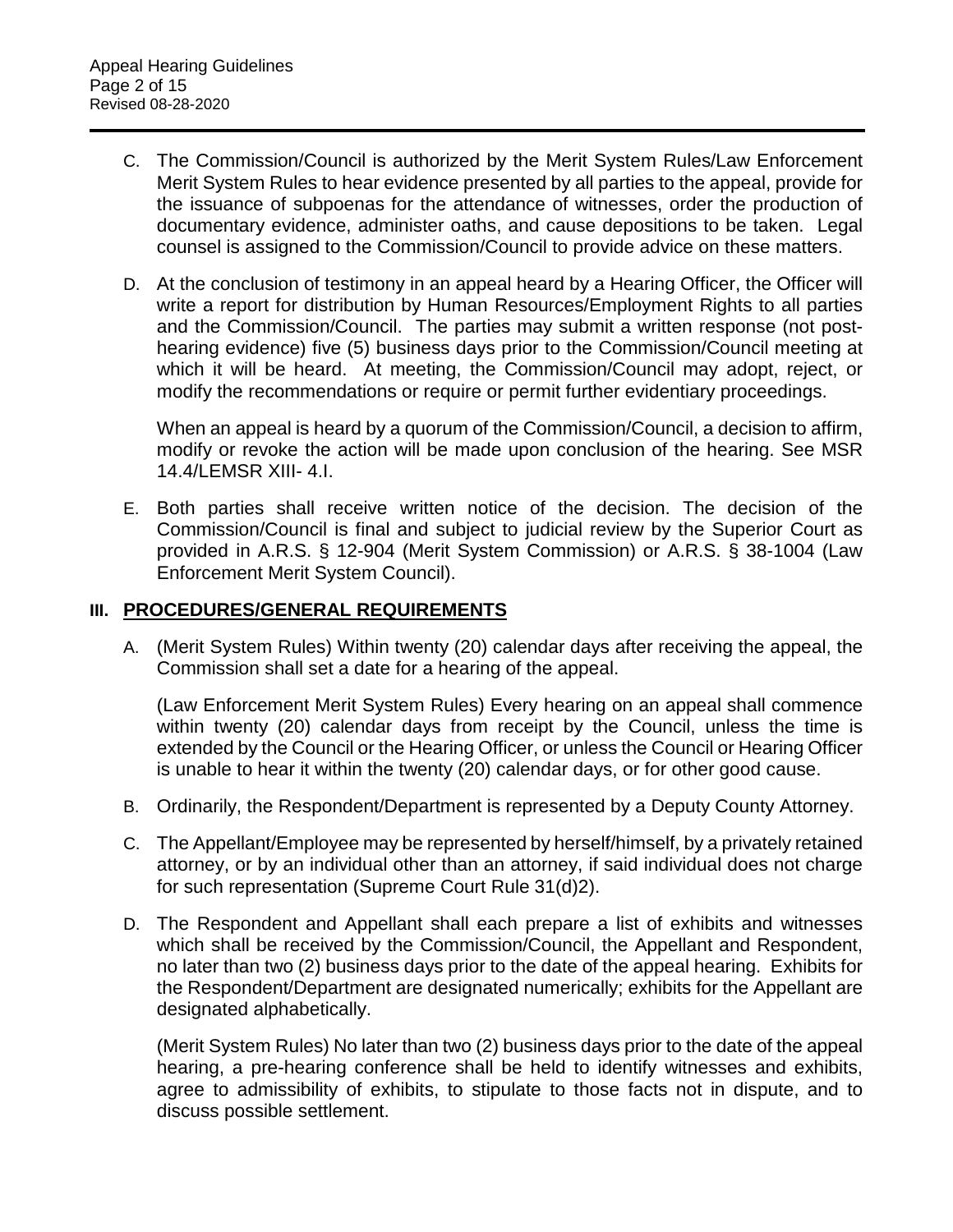(Law Enforcement Merit System Rules) In any appeal when the Appellant is represented by any person (whether an attorney or not), the Appellant's Representative and the Deputy County Attorney assigned to the hearing shall attempt to meet not less than two (2) working days prior to the time assigned for the hearing to jointly prepare for submission to the Council a pre-hearing statement in which the following shall be stated: Any stipulated agreements between parties; A list of the witnesses who may be called by each party; A list of the exhibits that may be offered by each party and a statement that all such exhibits have been or will be disclosed and made available to the other party and his/her representative; A statement the parties have discussed possible means of settling the dispute.

- E. It is the responsibility of the Commission/Council to record all testimony. All witnesses should speak clearly and all documents should be properly labeled and identified verbally in the event the record must be transcribed.
- F. Upon the request of either the Appellant or the Respondent, the Commission/Council may exclude from the hearing room any witness not at the time under examination. Parties to the proceedings and their attorneys or representatives shall not be excluded.

# **IV. ASSIGNMENT OF HEARINGS**

In accordance with the Merit System Rules/Law Enforcement Merit System Rules, appeals may be heard by either a Hearing Officer (single member of the Commission/Council) or a quorum of the Commission/Council. Three or more members of the five-member Merit System Commission/Law Enforcement Merit System Council constitute a quorum. Subject to a decision by a quorum of the Commission/Council, the Chair of the Commission/Council determines whether the appeal will be heard by a Hearing Officer (and assigns the hearing to a Hearing Officer), or a quorum of the Commission/Council. The Commission/Council shall be notified of the designation of the Hearing Officer or quorum.

- A. Hearing Officer
	- 1. When an appeal is assigned to a Hearing Officer (single member of the Commission/ Council), the Hearing Officer is the authorized representative of the Commission/Council and is fully empowered to grant or deny extensions of time, to set the proceedings for the hearing, and to conduct the hearing. Upon the request of a Commission/Council Member or at any appropriate time, the Chair may reassign the appeal to another Hearing Officer or schedule a hearing before the Commission/Council.
	- 2. Hearings conducted by a Hearing Officer will be tape recorded. A court reporter will not be present. Audio tapes will be available for review and copies will be made by Human Resources/Employment Rights upon request of a member of the Commission/Council, the Appellant, the Respondent, and their respective representatives. Parties requesting copies of audio tapes will be required to furnish blank tapes to Human Resources.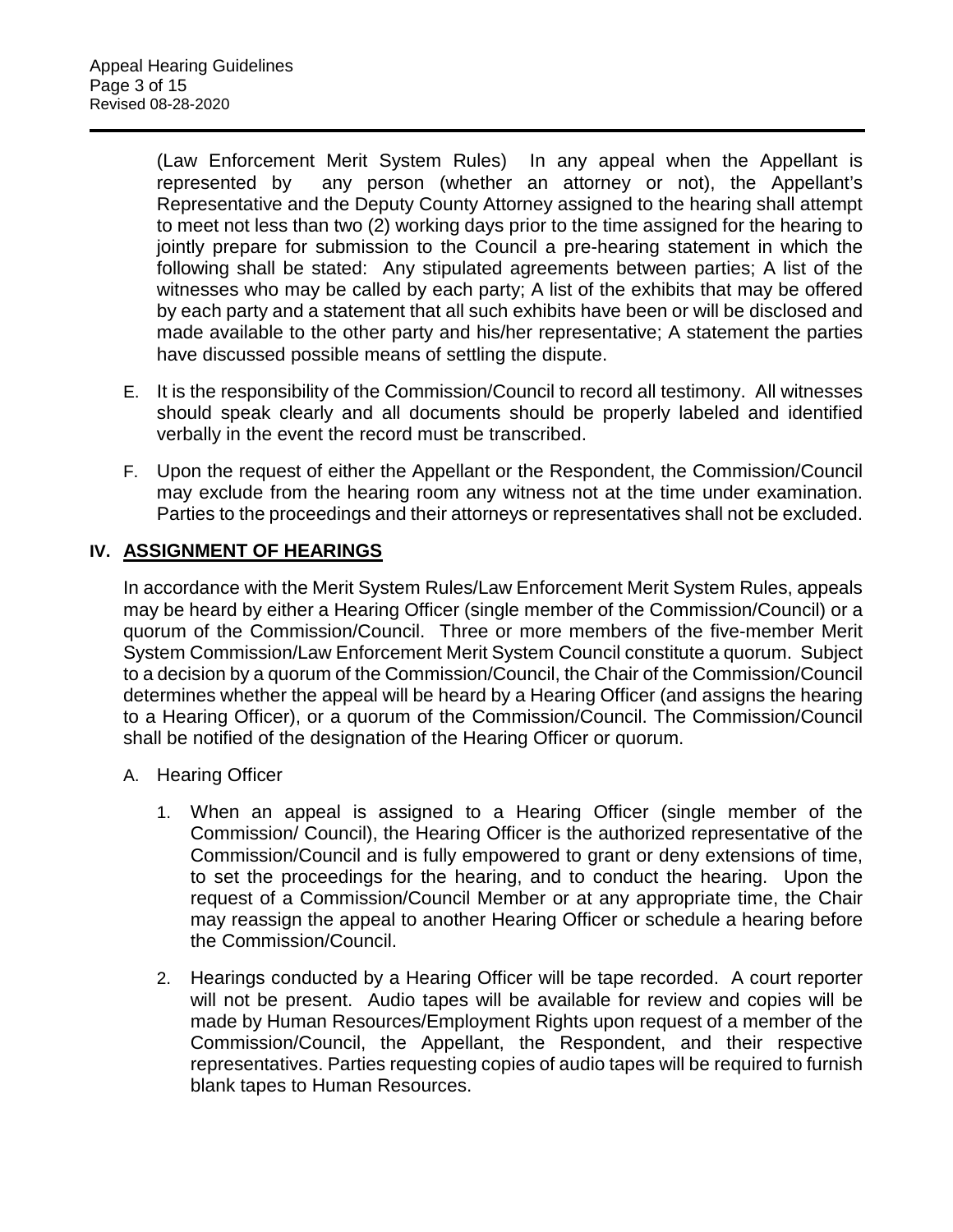- 3. When the appeal hearing has been conducted by a Hearing Officer and all parties have had an opportunity to present their testimony and documentary evidence, the Hearing Officer should adjourn the hearing by stating he/she will take the matter under advisement, examine the record and documentary evidence, and prepare and submit a Hearing Officer's report to Human Resources/Employment Rights no later than thirty (30) calendar days after the completion of the hearing. The Hearing Officer's report shall contain the name and official classification title of the Appellant, the name of the Appellant's representative, and the type of action appealed, the County department and its representative, the name of the Hearing Officer, and the time and date(s) of the hearing(s). The report should also contain the following:
	- a. A concise statement of the charges against the Appellant, the action taken by the Appointing Authority, and the jurisdiction of the Merit System Commission (pursuant to the terms of A.R.S. § 11-351 through § 11-356) or the Law Enforcement Merit System Council (pursuant to A.R.S. § 38-1001 *et. seq.*);
	- b. A summary of the evidence, including the names of the witnesses, a summary of the testimony of each witness, and a summary of the content of any significant documentary evidence;
	- c. "Findings of fact" as they relate to each relevant charge. The findings of fact should reflect the evidence submitted. In many cases, the parties may submit evidence which is, or seems to be, contradictory. Findings of fact should be set forth as to each relevant fact which pertains to any of the charges made and, where there is conflicting evidence, the Hearing Officer's conclusions as to said facts.
	- d. Conclusions and recommendations of the Hearing Officer as to a determination of whether there was just cause for the action taken and as to the ultimate disposition of the appeal. In this final section of the Hearing Officer's report, the charges should be addressed in terms of whether or not the Respondent/Department has proven one or more of the charges set forth in the written notice, the action taken is warranted under circumstances, the action taken is within the range of permissible actions and is not too severe for the circumstances proven. The end of the Hearing Officer's report should contain a recommendation. Possible examples include:
		- 1. " The appeal be dismissed for the reason there was just cause for the action taken."
		- 2. " The appeal be sustained and the appellant be reinstated with full back pay for the reason there was not just cause for the action taken since (state reasons why there was not just cause, referring to the Findings of Fact) and the action be reversed/modified as follows: (state recommendation for new action or for other final disposition of the appeal.)"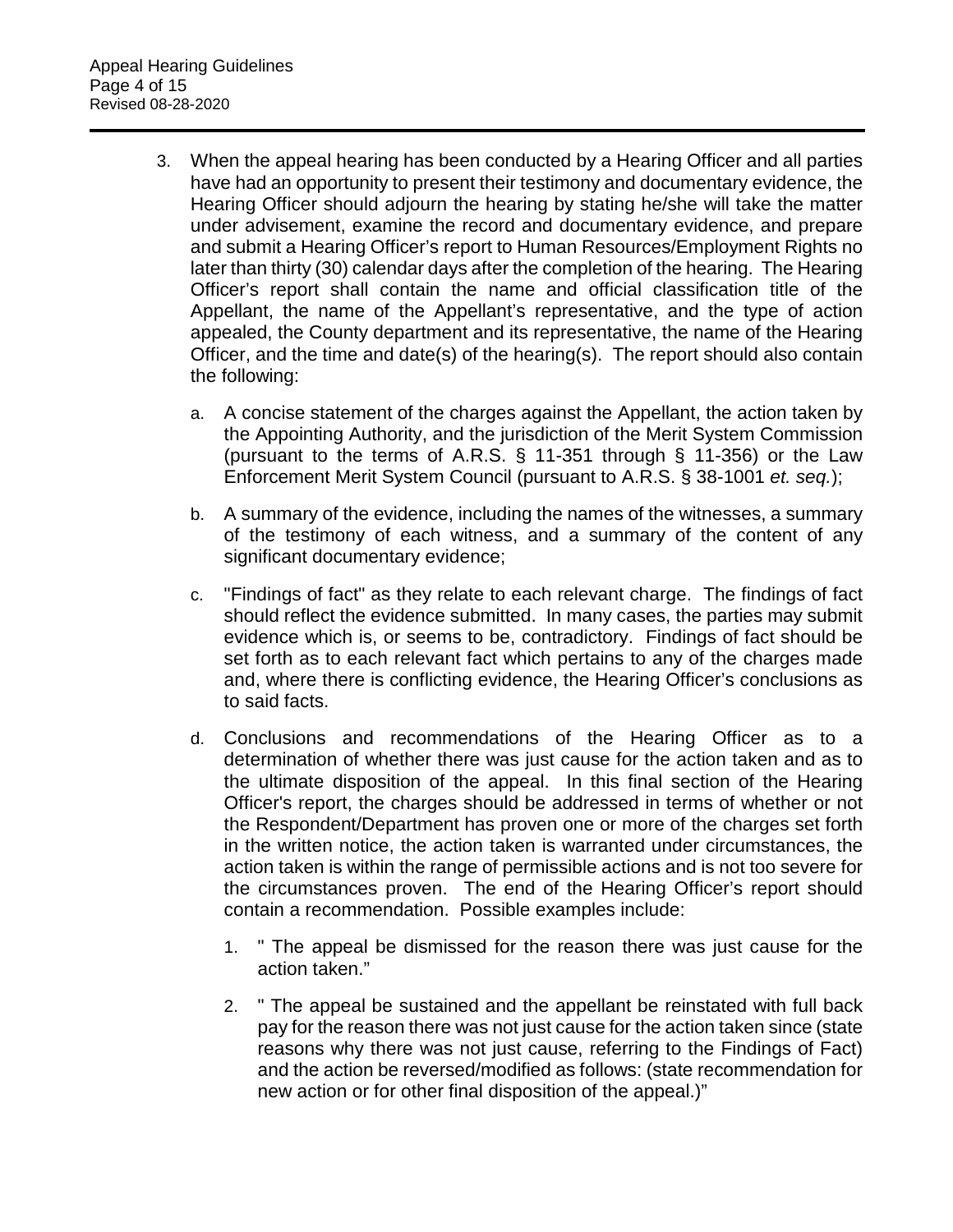3. "The appeal be sustained and the (Appellant) be reinstated to his/her position of employment with Pima County with full back pay except for a suspension without pay for a period of (# of days, weeks, months or to a date certain) for the reason that, while there was evidence the employee engaged in improper conduct, and there was evidence to support the imposition of some action, the Appointing Authority failed to establish there was just cause for the action imposed."

[In the case of an appeal of actions other than dismissal or where a different form of action will be imposed (such as demotion), then the recommendation should be modified accordingly.]

- e. Five (5) business days prior to the Commission/Council open meeting, Human Resources/Employment Rights will mail copies of the report to all members of the Commission/Council, the Appellant, the Respondent, and their respective representatives who may submit a written response to the report (not posthearing evidence). The Commission/Council will consider the Hearing Officer's findings and make its decision on the appeal at a hearing in an open meeting. The open meeting on the appeal shall be held not less than fifteen (15) calendar days from receipt of the Hearing Officer's report.
- f. The Commission/Council may adopt the Hearing Officer's report in its entirety, or modify it, or may itself decide the case upon the record, with or without taking additional evidence. If, after the hearing, the Commission/Council determines there was not just cause for the action taken, the action shall be revoked or modified. Otherwise, the action shall be affirmed.
- g. On any appeal hearing conducted by a Hearing Officer, in the event there is a dispute as to jurisdiction to hear the appeal, the Hearing Officer may request Human Resources/Employment Rights staff to investigate the jurisdictional facts and report same, without recommendation, to the Hearing Officer. The Hearing Officer may also take testimony on the subject of jurisdiction. If the Hearing Officer determines the Commission/Council has jurisdiction to hear the appeal, then s/he will either proceed to take evidence on all remaining issues and make a report, or set a hearing at a subsequent date for the taking of additional evidence, after which a report will be made. In the event the Hearing Officer determines the Commission/Council is without jurisdiction, he/she will terminate the hearing and take no further evidence. A report will be made to the Commission/Council for a final determination on jurisdiction. If the Commission/Council determines it has jurisdiction to hear the appeal, then the Hearing Officer or another Hearing Officer or the Commission/Council will reconvene the hearing to hear the remainder of the appeal.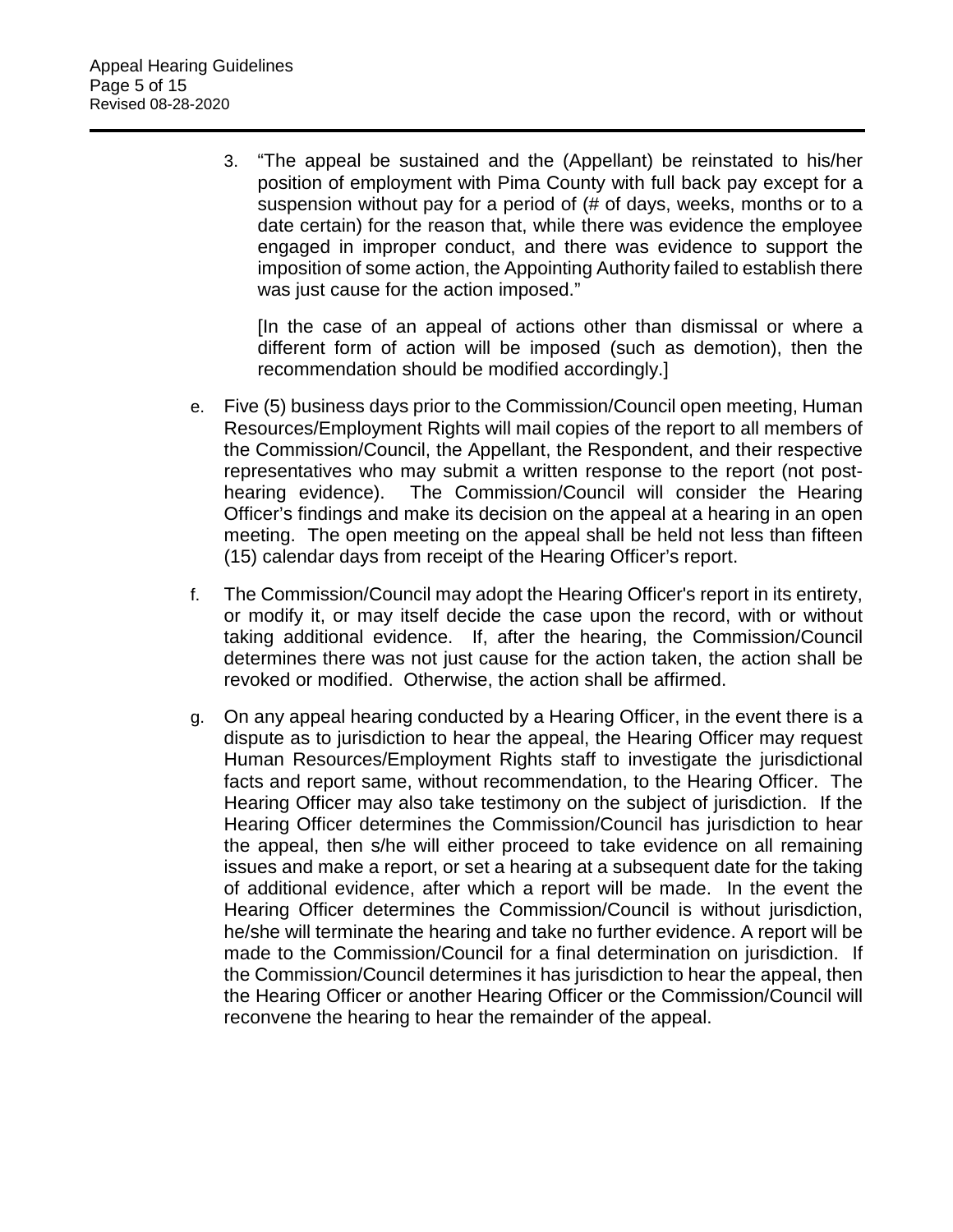- B. Quorum of the Commission/Council
	- 1. Hearings conducted by a quorum of the Commission/Council will be tape recorded and/or have a court reporter present. Audio tapes, when the hearings are tape recorded, will be available for review and copies will be made by Human Resources/Employment Rights upon request of a member of the Commission/ Council, the Appellant, the Respondent, or their respective representatives. Transcripts can be obtained upon request to the court reporter and the cost for the transcript will be charged to the requesting party.
	- 2. When appeal hearings are conducted by a quorum of the Commission/Council at a scheduled meeting where all parties are given the opportunity to present testimony and documentary evidence, the Commission/Council shall examine the record and documentary evidence and vote in public on whether to affirm, modify, or revoke the action imposed by the Appointing Authority. It is possible depending on the hour the Commission/Council may recess and reconvene for deliberation and vote at a later time.
	- 3. On any appeal hearing conducted by a quorum of the Commission/Council, in the event there is a dispute as to the jurisdiction of the Commission/Council to hear the appeal, the Commission/Council will first take evidence with respect to jurisdiction and make a final determination on the jurisdiction issue. If the Commission/Council determines it has jurisdiction to hear the appeal, then it may either proceed to take evidence on all remaining issues or set a hearing on the remaining issues for a subsequent date pursuant to the Arizona Open Meeting Law.
	- 4. A decision by majority of a quorum shall constitute a decision by the Commission/Council.

#### **V. PRELIMINARY MATTERS**

A. When the parties, representatives, and court reporter have appeared at the appointed time and place for the hearing, the following or similar statement and other such information as the Chair or Commission/Council deems appropriate, shall be read into the record:

This is the time and place set for hearing the appeal of (Employee's name) versus (Respondent/Department). The record will indicate the presence of the employee (and his/her representative) and the Respondent/Department (and its attorney).

Under A.R.S. § 11-356 or A.R.S. § 38-1004, this hearing will be informal with the technical Rules of Evidence not applicable except the Rule of Privilege as recognized by law. If, however, any party wishes to make legal objection to the evidence, it will be noted by the Commission/Council or Hearing Officer and either ruled on at the hearing or due weight given when the Commission/Council or Hearing Officer is making the determination of facts.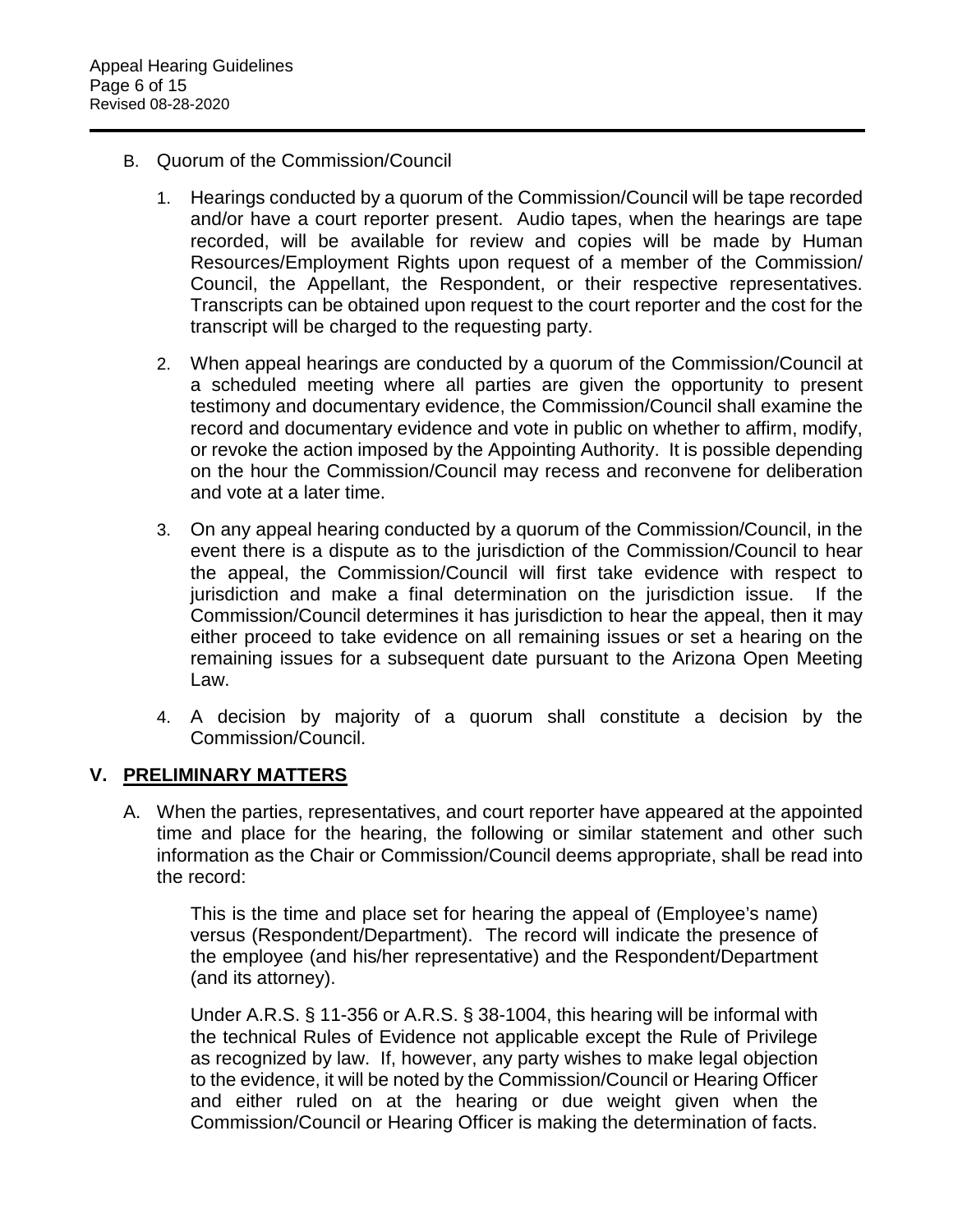- B. If the Appellant denies receipt of the specific charges in writing, the Commission/Council or Hearing Officer will ask the Respondent to submit evidence there was compliance with the Merit System Rules/Law Enforcement Merit System Rules which provide the employees will be given written notice stating specific reasons for the action. If there is insufficient proof of the written notice, the appeal will be sustained, and the action revoked.
- C. All witnesses stand before the Commission/Council or Hearing Officer, state their names, raise their rights hands and are sworn as follows:

"Do you (and each of you) solemnly swear (or affirm) the testimony which you are about to give will be the truth, the whole truth, and nothing but the truth?"

D. If either party invokes the Rule of Exclusion of Witnesses, the witnesses who are sworn will be told substantially the following:

"The Rule of Exclusion of Witnesses is in effect and will be observed by all witnesses until the hearing is over. This means all witnesses are to remain outside the hearing room during the hearing except when called in to give testimony. Do not discuss the case or your testimony with anyone other than the attorney or other representative of the parties until after the hearing has been completed. You should also avoid being present when others may discuss the case. You may discuss your testimony with any of the attorneys or other representatives, so long as no other witness is present. Do you understand this rule?"

#### **VI. EVIDENTIARY PROCEEDINGS**

A. Each party may make a brief opening statement outlining its case and describing evidence. This statement should not contain argument or testimony. It will not be considered as evidence in the appeal.

After opening statements, Respondent/Department, who has the burden of proof, presents evidence to support its position. The Appellant may then put forth evidence answering these allegations. Either party may cross-examine witnesses. The Respondent may present rebuttal evidence; rebuttal is not to be used merely to repeat testimony already in the record.

- B. The Commission/Council or Hearing Officer is not required to permit re-cross examination or surrebuttal absent good cause.
- C. Exhibits may be used for demonstrative purposes and/or admitted into evidence and made part of the record. A party requesting an exhibit be admitted into evidence must first bring eight (8) copies of the exhibit (five (5) for the Commission/Council, the record, and legal counsel and one for the opposing party and the witness). When the hearing is conducted by a quorum of the Commission/Council and five (5) copies. When the hearing is conducted by a Hearing Officer (two (2) for the Hearing Officer and the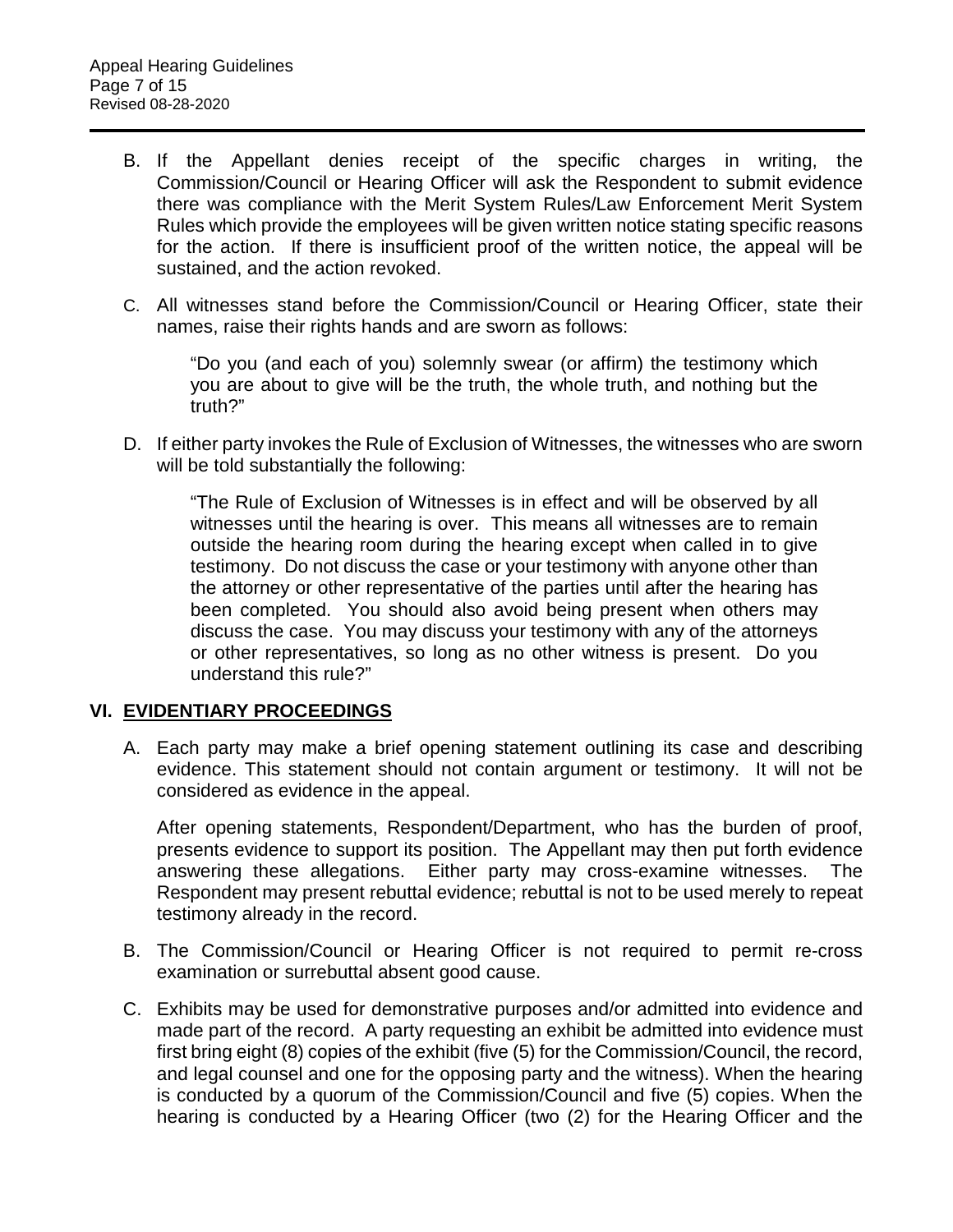record and one for each party and a witness). The exhibit must be identified through a witness. The opposing party is given an opportunity to review the exhibit and make any appropriate objection. The requesting party moves for admission of the exhibit. The Commission/Council or Hearing Officer may ask questions about the exhibit. The exhibit is then either admitted or not. Any item offered with evidence by either party becomes part of the official record of the Commission/Council in the hearing whether admitted or not.

- D. At the conclusion of evidence, both parties will have the opportunity to present a closing argument summarizing the evidence and their position on the case.
- E. It is proper for the Commission/Council or Hearing Officer to impartially ask questions if the issues of the hearing have been incompletely covered by the parties and if such issues seem necessary for determination of the case. Generally, this should be done after the cross- examination is complete and shall be limited to clarification of information presented. The questions of the Commission/Council members shall not indicate an attitude about how the case shall be decided or the Commission/Council members have formed any opinion. Nor should they be asked in order to establish the presence or absence of any defense as the burden of establishing just cause is upon the County and the burden of establishing any defense is upon the appellant.
- F. Both direct and cross-examination should be allowed wide scope.
- G. Unless the Appellant objects, the appeal may be conducted in an executive session pursuant to A.R.S. § 38-431.03(A)(1). The Commission/Council may discuss and consider the action in the closed executive session. The final vote and decision on the appeal must take place in an open meeting.
- H. The Commission/Council may conduct one or more executive sessions concerning any matter on the open meeting agenda for the purpose of obtaining legal advice, pursuant to A.R.S. § 38-431.03(A)(3), or for legal consultation in pending or contemplated litigation, pursuant to A.R.S. § 38-431.03(A)(4). These executive sessions are not to be used to discuss the merits of an appeal.

#### **VII. DECISION BY THE COMMISSION/COUNCIL**

There is just cause for action when:

- A. The Respondent/Department has proven one or more of the charges set forth in the written notice, and
- B. The action taken is warranted under the circumstances, and
- C. The action taken was within the range of permissible actions; and
- D. The action taken was in the discretion of the Commission/Council not too severe a penalty for the circumstances proven.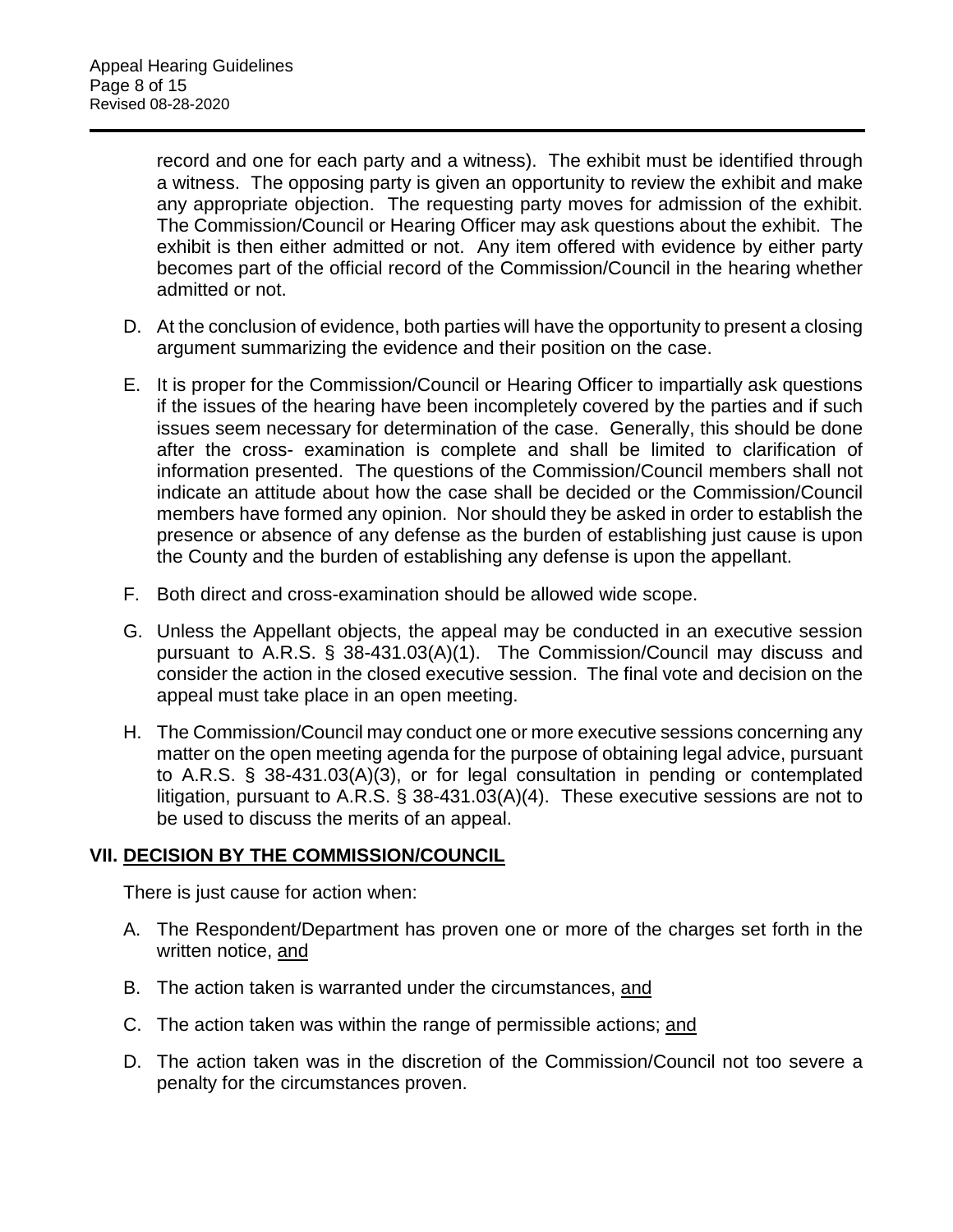- E. The Commission/Council shall make substantially one of the following determinations on the appeal:
	- 1. "The appeal be dismissed and the action imposed upon (employee's name) be affirmed for the reason there was just cause for the action imposed."
	- 2. "The appeal be sustained and the action be revoked and (employee's name) be reinstated to his/her position of employment with Pima County with full back pay for the reason the Appointing Authority failed to establish there was just cause for the action imposed."
	- 3. "The appeal be sustained and (employee's name) be reinstated to his/her position of employment with Pima County with full back pay except for a suspension without pay for a period of (# of days, weeks, months, or until a date certain) for the reason, while there was evidence the employee engaged in improper conduct, and there was evidence to support the imposition of some action, the Appointing Authority failed to establish there was just cause for the action imposed."

[In the case of an appeal of actions other than dismissal or where a different form of action will be imposed (such as demotion), then the recommendation should be modified accordingly.

- F. The determination on the appeal by the Commission/Council during the open meeting constitutes the oral decision. The written decision signed by each Commission/Council member who participated in the hearing will follow and be distributed to the Respondent, Appellant and the Appellant's appeal hearing file.
- G. If the decision by the Commission/Council is a dismissed or suspended employee be reinstated, a determination must be made as to whether or not the reinstatement is to be with or without back pay. In the event back pay is to be awarded, unless the parties agree to the amounts in question, another hearing should be conducted for the purpose of determining the amount of back wages and whether there should be any reduction in the back pay award for amounts which were earned or reasonably could have been earned during the period of dismissal or suspension (see Merit System Rule 14.4(B) and Law Enforcement Merit System Rule XIII-4(J).

# **VIII.REQUEST FOR CONTINUANCE OF HEARING**

- A. Either Respondent or Appellant may request a hearing set pursuant to the Merit System Rules/Law Enforcement Merit System Rules be continued. Such a request must be submitted to the Hearing Officer/Commission/Council, in writing at the earliest practicable time but in no event, other than an emergency, less than twenty-four (24) hours prior to the time set for the hearing.
- B. Failure to request a continuance in conformance with these Rules and subsequent failure by either party to appear at the time and place set for hearing may upon motion of either party, or on motion of the Hearing Officer/Commission/Council, result in a recommendation and/or decision adverse to the party who failed to appear.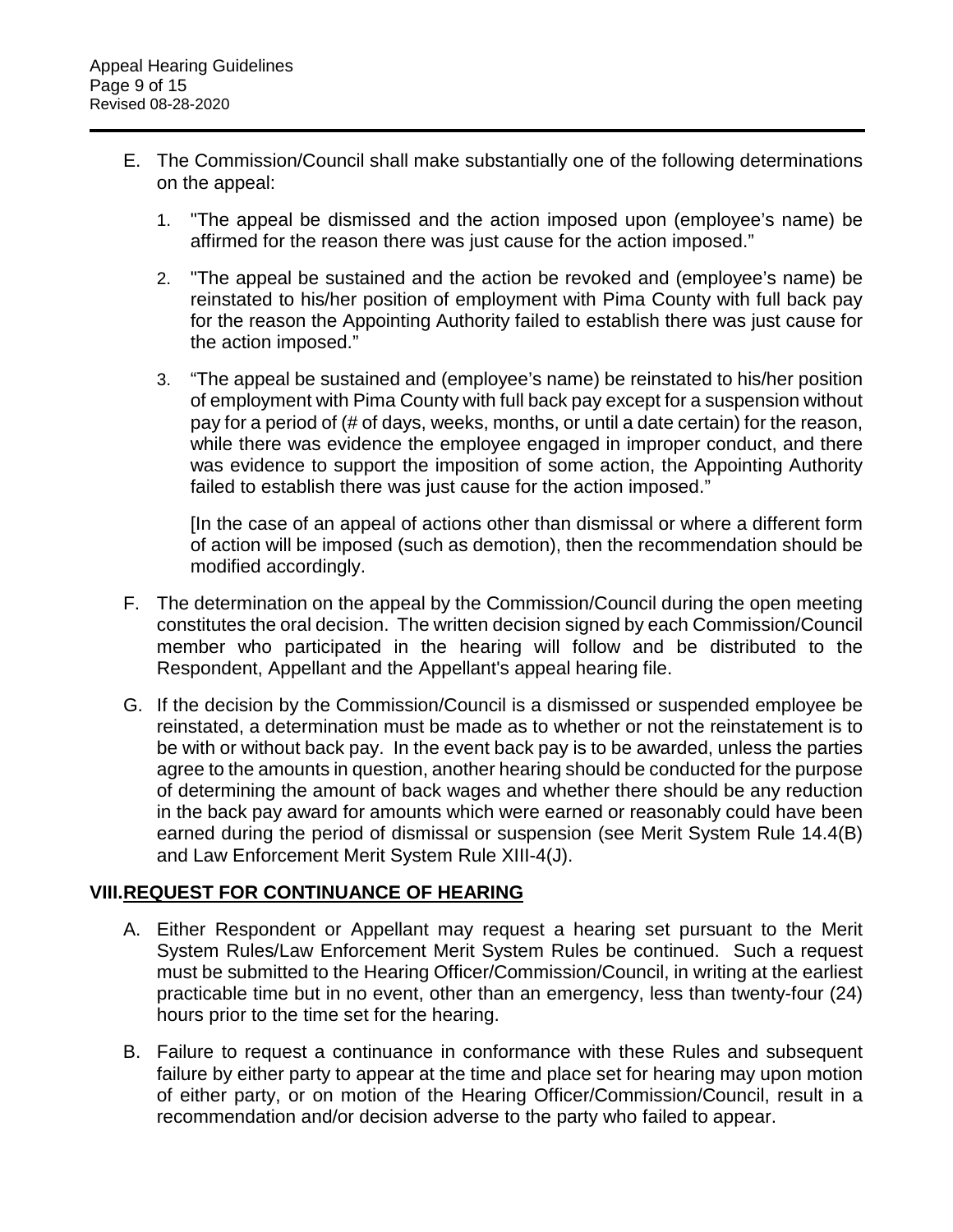C. The decision on a motion to continue can be made by the Hearing Officer/Commission/Council, or the Chair or the Acting Chair assigned to the appeal hearing.

## **IX. WITHDRAWAL OF AN APPEAL**

A. The Appellant may withdraw the appeal at any time prior to the decision by the Commission/Council by a written notice of the withdrawal sent to Human Resources/ Employment Rights or by a statement of withdrawal at the hearing.

## **X. CONCLUSION**

- A. The role of legal counsel to the Commission/Council is to provide expertise on the open meeting laws, legal advice on proceedings and legal consultation as required.
- B. The role of Human Resources/Employment Rights is to support the Commission/ Council in all of its duties and responsibilities, process appeals, provide expertise on the Merit System Rules and Personnel Policies, attend all meetings, and prepare minutes of meetings.

## **XI. GLOSSARY OF TERMS**

The following terms are used in the appeal process and are arranged alphabetically for your convenience.

| <b>TERM</b>                      | <b>DESCRIPTION</b>                                                                                                                                                                                                                                                                                                                                      |
|----------------------------------|---------------------------------------------------------------------------------------------------------------------------------------------------------------------------------------------------------------------------------------------------------------------------------------------------------------------------------------------------------|
| <b>APPEAL</b>                    | A written request for a hearing filed with Human Resources by a<br>permanent employee within ten (10) calendar days of receipt of the<br>action taken by the department. An appeal must state the basis of<br>the appeal and remedy requested and is permitted only in<br>conjunction with appeals from actions as set forth in Section II A.<br>above. |
| <b>APPELLANT</b>                 | A permanent employee who has filed an appeal to the Merit System<br>Commission or Law Enforcement Merit System Council.                                                                                                                                                                                                                                 |
| <b>BURDEN OF</b><br><b>PROOF</b> | The responsibility of presenting evidence to prove a position. In an<br>appeal, the Respondent/Department has the burden of proof and<br>therefore presents its case first.                                                                                                                                                                             |
| <b>CLOSED HEARING</b>            | A hearing that is closed upon the Appellant's request, witnesses and<br>interested parties, with the exception of the Appellant and the<br>department's representative are not allowed in the hearing room<br>during testimony and discussion of the appeal. All final decisions of<br>the Commission/Council must be made in an open meeting.          |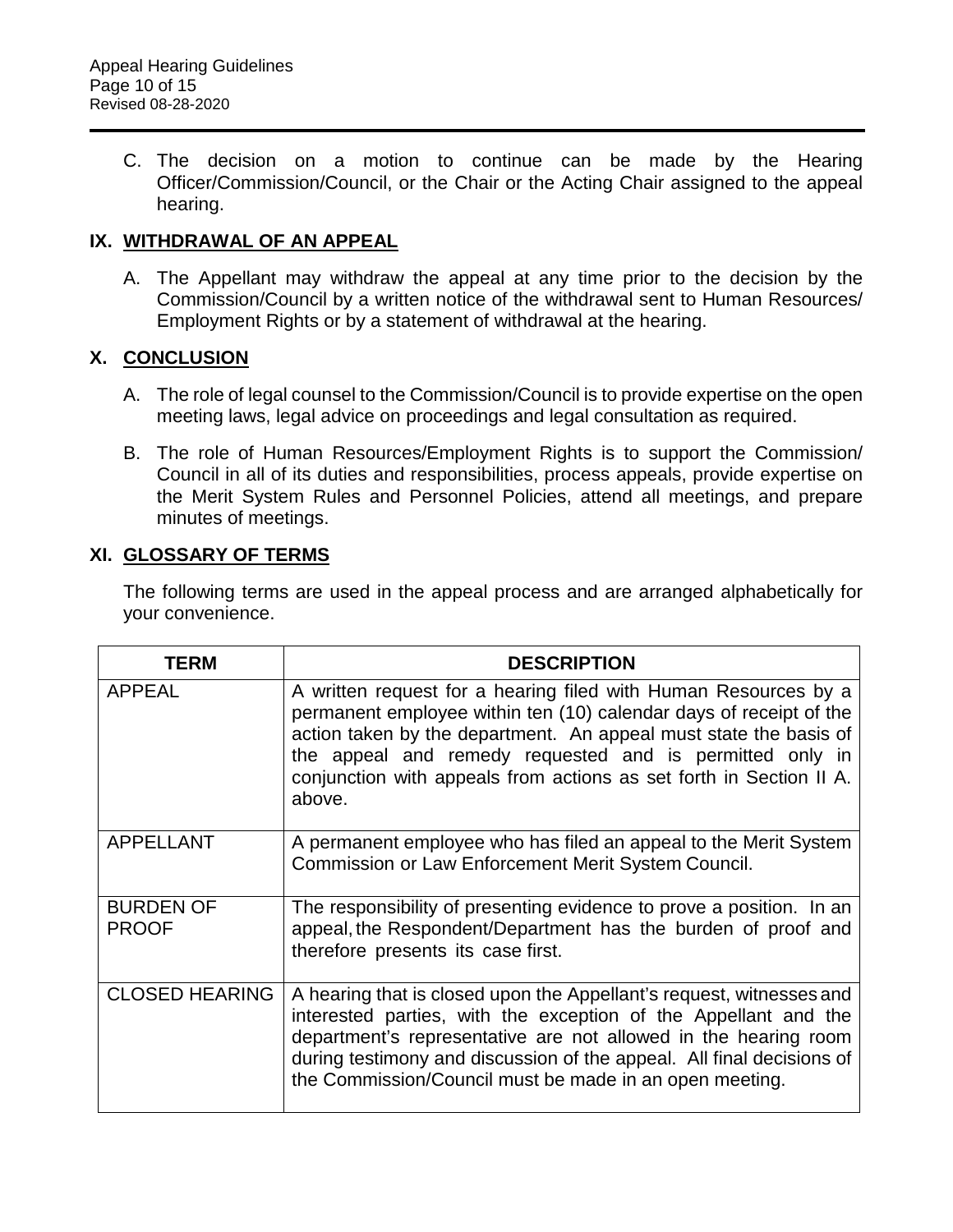| <b>TERM</b>                             | <b>DESCRIPTION</b>                                                                                                                                                                                                                                                                                                                                                                                                                                                                                                                                                                                                              |
|-----------------------------------------|---------------------------------------------------------------------------------------------------------------------------------------------------------------------------------------------------------------------------------------------------------------------------------------------------------------------------------------------------------------------------------------------------------------------------------------------------------------------------------------------------------------------------------------------------------------------------------------------------------------------------------|
| <b>CONTINUANCE</b>                      | A change in the hearing date of an appeal to a future date as agreed<br>upon by both parties and the Commission/Council or as ordered by<br>the Chair or Commission/Council. A continuance must be requested<br>in writing pursuant to Merit System Rule 14.2 D. 2 and Law<br>Enforcement Merit System Rule XIII-4 B. 6. A. Any party who has<br>subpoenaed witnesses has the responsibility of notifying them of the<br>continuance.                                                                                                                                                                                           |
| <b>COURT</b><br><b>REPORTER</b>         | A person contracted to record verbatim the proceedings of the<br>appeal hearing. Transcripts can be obtained upon request to the<br>court reporter and the cost for the transcript will be charged to the<br>requesting party.                                                                                                                                                                                                                                                                                                                                                                                                  |
| <b>DEPOSITION</b>                       | Testimony from a witness who does not reside within the County or<br>within 100 miles of the place where the hearing is to be held, is out<br>of state, or is too infirm to attend the hearing or by agreement of the<br>parties. At their own expense, parties can have a deposition taken<br>and used at the time of the hearing if the witness cannot attend.                                                                                                                                                                                                                                                                |
| <b>DISCRIMINATION</b>                   | Occurs when actions adverse to an employee in any aspect of<br>employment are taken or not taken because of an employee's race,<br>national origin, sex, color, religion, age, disability, veteran's status,<br>sexual orientation or results of a genetic test received by the County,<br>when applicable.                                                                                                                                                                                                                                                                                                                     |
| <b>EXCLUSION OF</b><br><b>WITNESSES</b> | Upon request of either party, witnesses not currently testifying may<br>be excluded from the hearing room and directed not to discuss any<br>aspects of the hearing with anyone other than the designated<br>representatives of the parties until the hearing has been concluded<br>and the appeal has been decided.                                                                                                                                                                                                                                                                                                            |
| <b>EXHIBITS</b>                         | Documentary evidence provided by the parties. Sufficient copies<br>should be available, eight (8) copies of the exhibit (five (5) for the<br>Commission/Council, the record, and legal counsel and one for the<br>opposing party and the witness) when the hearing is conducted by a<br>quorum of the Commission/Council and five (5) copies when the<br>hearing is conducted by a Hearing Officer (two (2) for the Hearing<br>Officer and the record and one for each party and a witness). Exhibits<br>for the Respondent/Department are designated numerically; exhibits<br>for the Appellant are designated alphabetically. |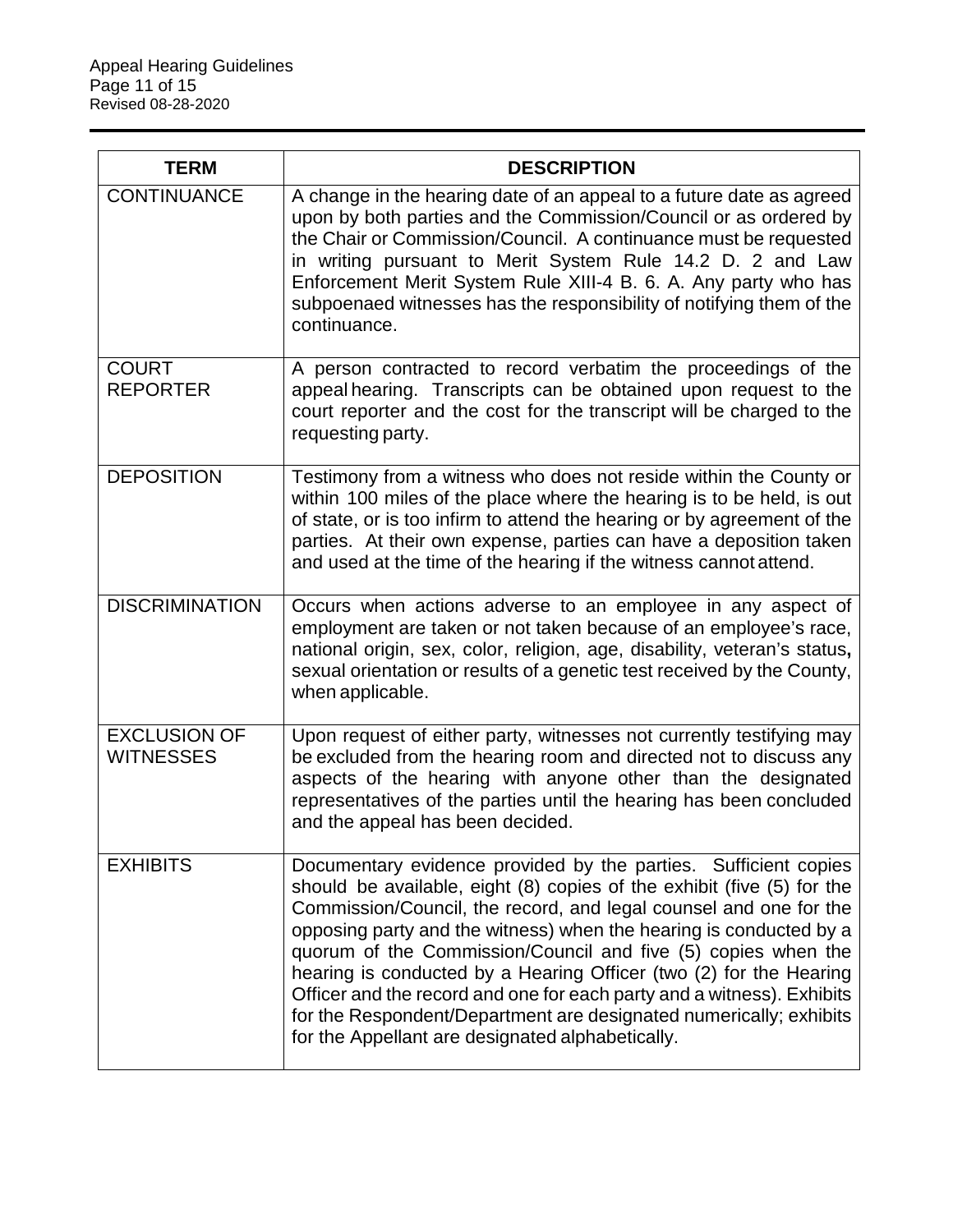| <b>TERM</b>                      | <b>DESCRIPTION</b>                                                                                                                                                                                                                                                                                                                        |
|----------------------------------|-------------------------------------------------------------------------------------------------------------------------------------------------------------------------------------------------------------------------------------------------------------------------------------------------------------------------------------------|
| <b>HEARING</b>                   | A quasi-judicial or informal proceeding resulting from an appeal.<br>Technical Rules of Evidence or "Court Procedures" do not apply.<br>The Appellant and the department may be represented at the<br>hearing; both parties may present evidence through witness<br>testimony and/or exhibits.                                            |
| <b>HEARING DATE</b>              | (Merit System Rules) Within twenty (20) calendar days after an<br>appeal is filed, the Commission shall set a date for a hearing of the<br>appeal.<br>$(A.R.S. § 11-356 C.)$                                                                                                                                                              |
|                                  | (Law Enforcement Merit System Rules) Every hearing on an appeal<br>shall commence within twenty (20) calendar days from receipt by the<br>Council, unless the time is extended by the Council or the Hearing<br>Officer, or unless the Council or Hearing Officer is unable to hear it<br>within the 20 calendar days, or for good cause. |
| <b>HEARING</b><br><b>OFFICER</b> | A member of the Merit System Commission/Law Enforcement Merit<br>System Council assigned to hear an appeal in accordance with the<br><b>MSC/LEMSC Rules.</b>                                                                                                                                                                              |
| <b>MOTION</b>                    | A request made to the Commission/Council for a ruling or order on<br>a specific issue related directly to an appeal. [Either party may make<br>a motion to exclude certain evidence or even to dismiss the appeal.]                                                                                                                       |
| <b>OPEN HEARING</b>              | All Commission/Council meetings are open to the public as required<br>by the Arizona Revised Statutes. Unless the Appellant requests a<br>closed hearing, any interested party will be able to attend the<br>meeting when the hearing is being conducted.                                                                                 |
| <b>QUORUM</b>                    | A majority of the Commission/Council members shall constitute a<br>quorum.                                                                                                                                                                                                                                                                |
| <b>RESPONDENT</b>                | The Pima County department for which the employee works or<br>worked.                                                                                                                                                                                                                                                                     |
| <b>REPRESENTATIVE</b>            | attorney or a non-lawyer serving as the employee's<br>An<br>representative. The Appellant may represent herself/himself. Legal<br>representation is at the Appellant's expense.                                                                                                                                                           |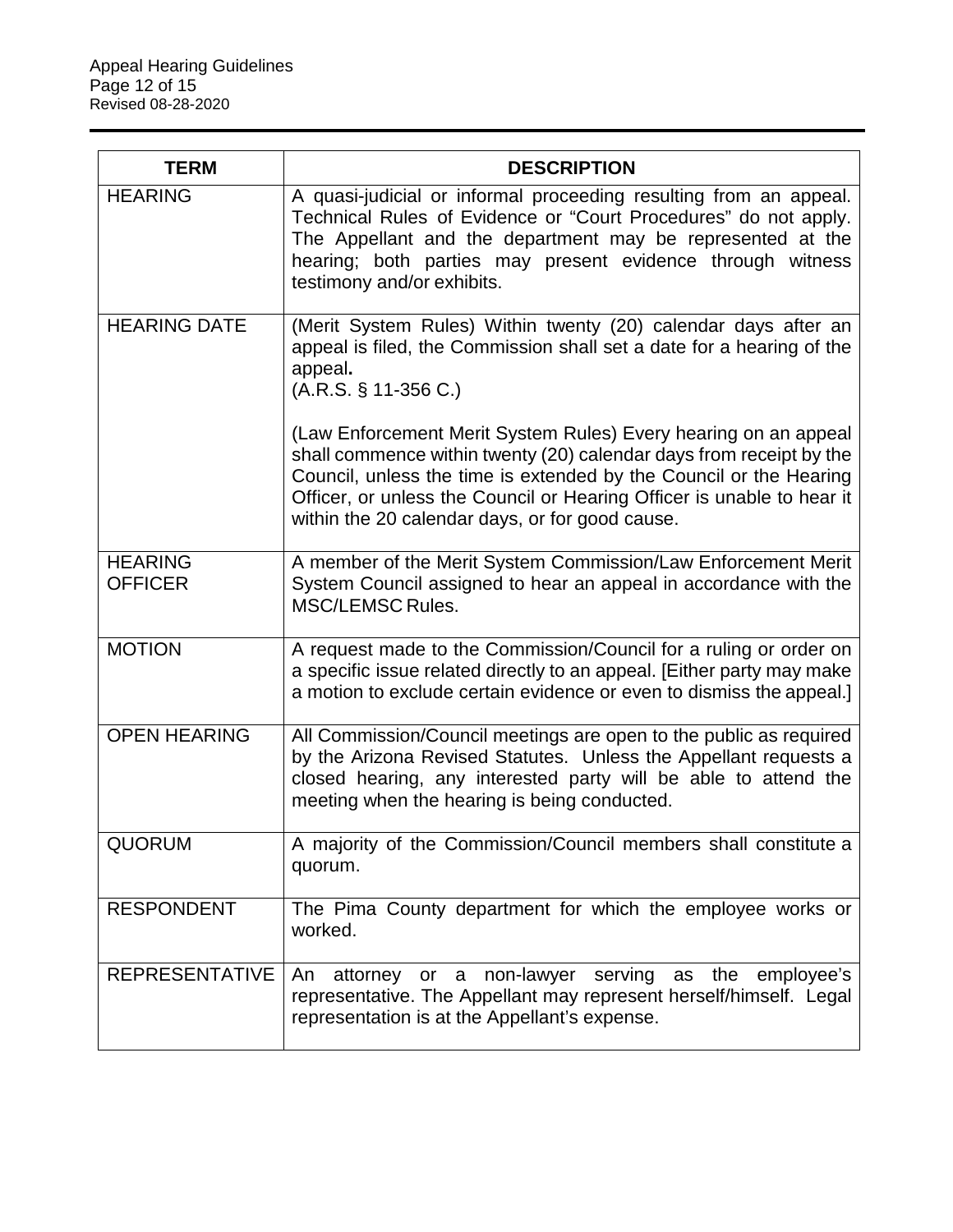| <b>TERM</b>                          | <b>DESCRIPTION</b>                                                                                                                                                                                                                                                                                                                                                                                                                                                                                                                                                                                                                                                                                                   |
|--------------------------------------|----------------------------------------------------------------------------------------------------------------------------------------------------------------------------------------------------------------------------------------------------------------------------------------------------------------------------------------------------------------------------------------------------------------------------------------------------------------------------------------------------------------------------------------------------------------------------------------------------------------------------------------------------------------------------------------------------------------------|
| <b>SUBPOENA</b>                      | A written legal order issued by the Board of Supervisors at the<br>Commission/ Council's request directing a person to appear at an<br>appeal hearing to testify. It is the responsibility of the Appellant, or<br>her/his representative, to provide Human Resources with the<br>name(s) and address(es) of the person(s) to be subpoenaed no less<br>than five (5) business days prior to the scheduled hearing.<br>Subpoenas may be issued for both County and non-County<br>witnesses. Human Resources will send subpoenas for County<br>employees to their Appointing Authority for service. The Appellant,<br>or her/his representative, will be responsible for serving subpoenas<br>to non-County witnesses. |
| <b>SUPOENA DUCES</b><br><b>TECUM</b> | A subpoena for documents or other tangible things.                                                                                                                                                                                                                                                                                                                                                                                                                                                                                                                                                                                                                                                                   |
| <b>TRANSCRIPT</b>                    | A verbatim report of the proceedings of the hearing as prepared by<br>the court reporter. Transcripts may be ordered through the court<br>reporter at the expense of the requesting party.                                                                                                                                                                                                                                                                                                                                                                                                                                                                                                                           |
| <b>WITHDRAWAL</b>                    | A written request to withdraw the appeal may be submitted by an<br>Appellant at any time prior to and/or during the appeal hearing, prior<br>to the decision by the Commission/Council.                                                                                                                                                                                                                                                                                                                                                                                                                                                                                                                              |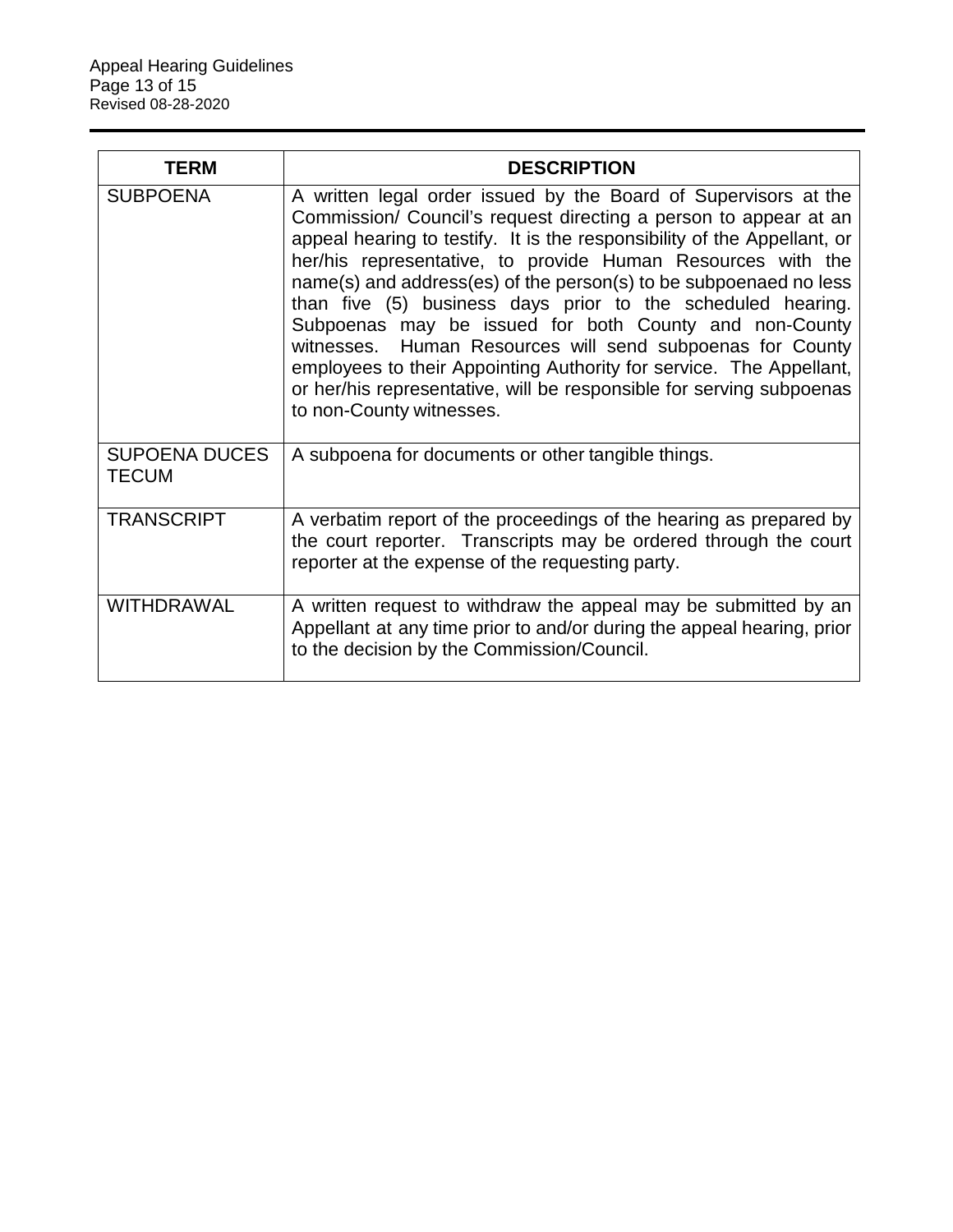# **XII. IMPORTANT DATES IN THE PROCESS**

| <b>IMPORTANT</b><br><b>DATES</b>              | <b>DESCRIPTION</b>                                                                                                                                                                                                                                                                                                                                                         |
|-----------------------------------------------|----------------------------------------------------------------------------------------------------------------------------------------------------------------------------------------------------------------------------------------------------------------------------------------------------------------------------------------------------------------------------|
| Day 1                                         | Written notice of appealable action.                                                                                                                                                                                                                                                                                                                                       |
| 10 Calendar Days<br>after Day 1               | Deadline for appeal to be filed with Human Resources.                                                                                                                                                                                                                                                                                                                      |
| 20 Calendar Days<br>after Appeal Filed        | (Merit System Rules) The Commission shall set a date for a hearing<br>of the appeal after appeal filed within 20 calendar days from the filing<br>of the appeal.                                                                                                                                                                                                           |
|                                               | (Law Enforcement Merit System Rules) Every hearing on an appeal<br>shall commence within twenty (20) calendar days from receipt by the<br>Council, unless the time is extended by the Council or the Hearing<br>Officer, or unless the Council or Hearing Officer is unable to hear it<br>within the 20 calendar days, or for good cause.                                  |
| 14 Calendar Days<br>before Hearing Date       | (Merit System Rules) Notice of appeal hearing must be sent out to all<br>parties by before hearing date Human Resources.                                                                                                                                                                                                                                                   |
| <b>7 Business Days</b><br>before Hearing Date | submit<br>Appellant/Respondent must<br>written<br>request<br>to<br>Respondent/Appellant for before hearing date discovery<br>(the<br>exchange of documents used to prepare case). Human Resources<br>should be copied on the request.                                                                                                                                      |
| 5 Business Days<br>before Hearing Date        | Appellant must submit names and addresses of persons to be<br>subpoenaed to before hearing date Human Resources.                                                                                                                                                                                                                                                           |
|                                               | (Law Enforcement Merit System Rules) Human Resources shall, at<br>least (5) business days prior to the meeting, mail or cause to be<br>mailed to the Sheriff and the parties to appeals pending before the<br>Council, a copy of the notice of each meeting of the Council, and<br>either an agenda for the meeting or information as to how an agenda<br>may be obtained. |
| 4 Business Days<br>before Hearing Date        | Copies of documents for discovery must be provided to the opposing<br>party. before hearing date.                                                                                                                                                                                                                                                                          |